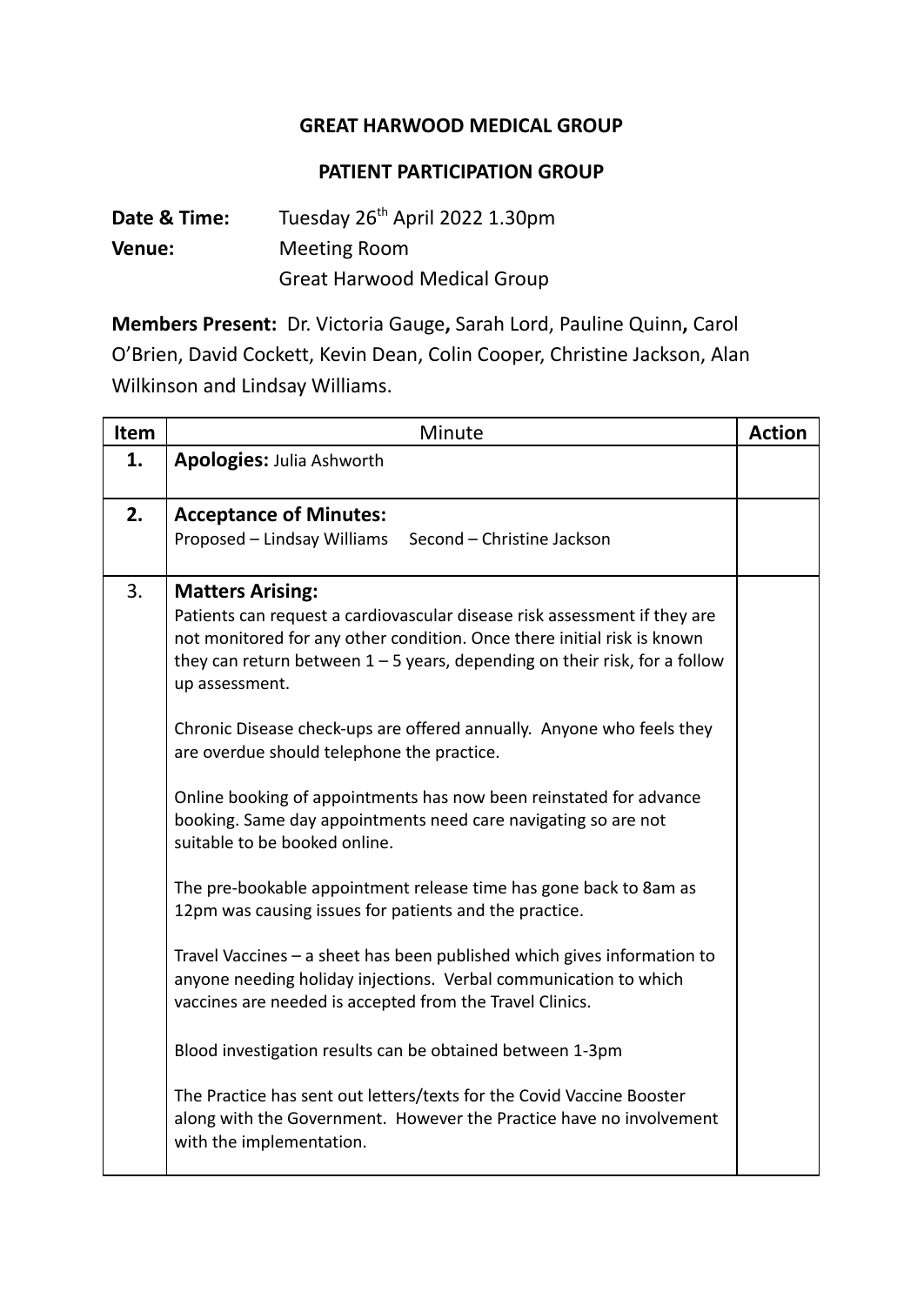| <b>Matters Arising continued:</b>                                                                                                                                                                                                                                                                                                                                           |  |
|-----------------------------------------------------------------------------------------------------------------------------------------------------------------------------------------------------------------------------------------------------------------------------------------------------------------------------------------------------------------------------|--|
| Confusion has arisen on various occasions when a telephone<br>appointment has been arranged but then a text is received stating a time<br>at the Practice. Sarah stated that the software is not sophisticated<br>enough to differentiate between a face to face and a telephone<br>consultation so these text messages have now been removed to avoid<br>misunderstanding. |  |
| All the health apps are updated automatically when results are received.                                                                                                                                                                                                                                                                                                    |  |
| Carol read the reply received from the CEO of Leisure in Hyndburn<br>regarding the progress of locating a pool site within Great Harwood. She<br>will continue to liaise with Peter Shaw and CAG with further<br>developments.                                                                                                                                              |  |
| GHMG-a) On-going b)new developments                                                                                                                                                                                                                                                                                                                                         |  |
| New First Contact Physiotherapist appointed - Laura Carty. Telephone<br>appointments to begin with but will hopefully progress to 'face to face<br>appointments'.                                                                                                                                                                                                           |  |
| Jo Henshaw has joined the practice as a Mental Health Nurse -<br>telephone appointments only.                                                                                                                                                                                                                                                                               |  |
| Alishia Bentley has joined as a Trainee Associate Psychological<br>Practitioner. She will help with low level mental health issues offering<br>longer appointments.                                                                                                                                                                                                         |  |
| East Lancashire Alliance are now offering evening and Saturday<br>appointments. Through this system our Practice will now be able to offer<br>evening appointments (6.30 - 8.30pm) on Tuesday, Wednesday and<br>Friday evening. These are available by ringing reception.                                                                                                   |  |
| The group thanked Dr. Gauge for her attendance and her thoughts on the<br>new 'Activity Booklet'.                                                                                                                                                                                                                                                                           |  |
| Any cancelled appointments at the moment are due to the large<br>proportion of staff away from the Practice due to; Covid, other illness,<br>holidays or paternity leave. The Practice advised us that it is a real<br>juggling act at the moment, the lack of Locum availability is adding to the<br>problem.                                                              |  |
|                                                                                                                                                                                                                                                                                                                                                                             |  |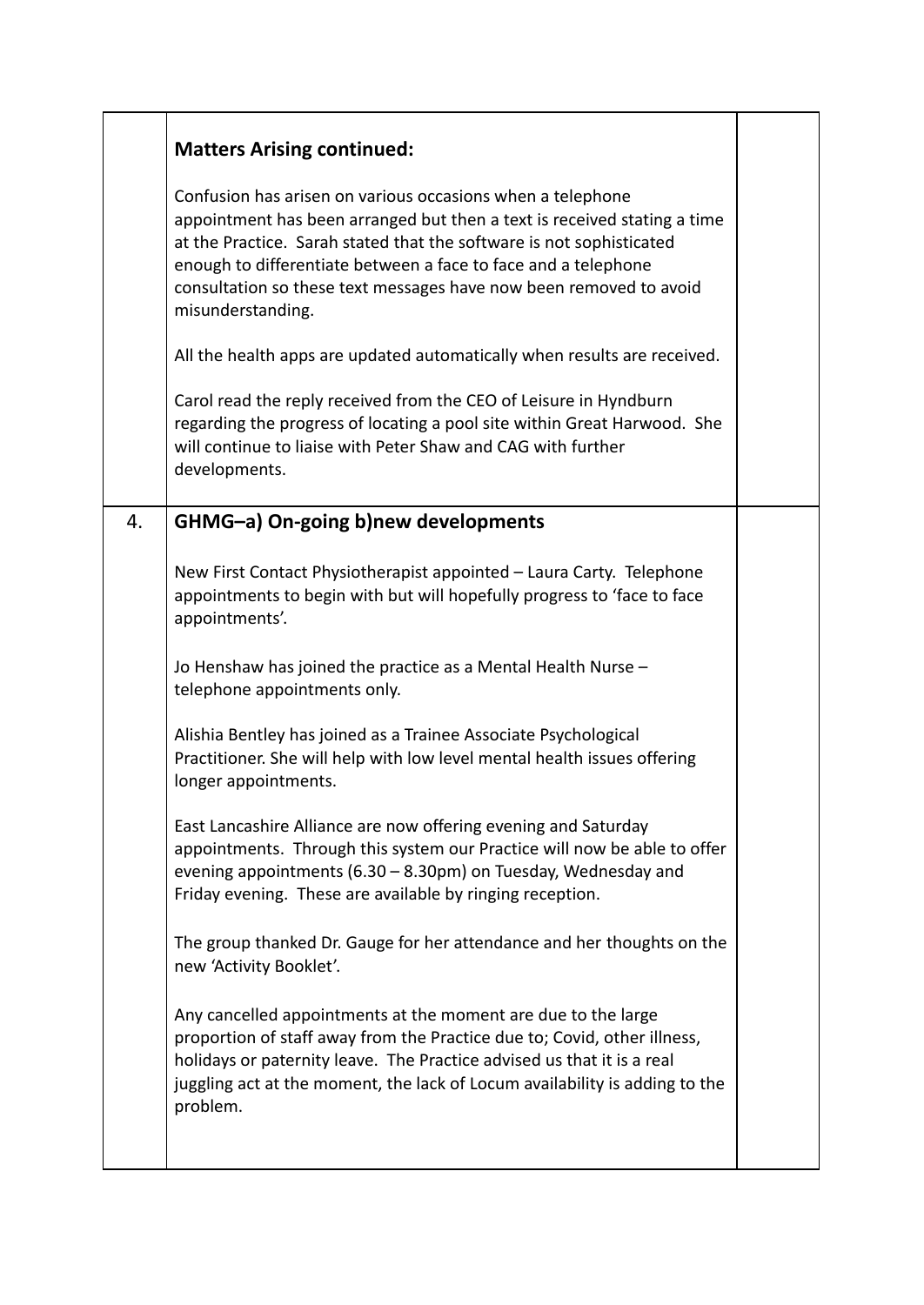| 5. | <b>PPG - Community Activity Booklet</b><br>The sample booklet was circulated and everyone was very impressed<br>with the work that had gone into its creation and the quality.                                                                                                                                                          |                                      |
|----|-----------------------------------------------------------------------------------------------------------------------------------------------------------------------------------------------------------------------------------------------------------------------------------------------------------------------------------------|--------------------------------------|
|    | A change is needed to the email given for the Practice                                                                                                                                                                                                                                                                                  | Carol                                |
|    | We are to order 5 laminated/spiro bound copies, 2 for the Practice and 3<br>for the Libraries. This shall have a note on the front stating that it must<br>not be removed from the premises.                                                                                                                                            | Carol                                |
|    | A further 1000 paper copies to be ordered and circulated via the Practice<br>GPs, Midwives and any other groups where the Practice feel would be<br>beneficial.                                                                                                                                                                         | Carol                                |
|    | The group felt that it was important to spend our Tesco Grant first, as this<br>is time sensitive and keep the Duchy of Lancaster funds for future<br>publication.                                                                                                                                                                      |                                      |
|    | Further copies shall be sent to Tesco and Morrisons community<br>champions.                                                                                                                                                                                                                                                             | Carol                                |
|    | A letter shall accompany all booklets delivered describing the target<br>audience.                                                                                                                                                                                                                                                      | Lindsay                              |
|    | It was felt that the Practice would probably benefit for a digital copy<br>through either a jpeg or disc. The printers shall be approached.                                                                                                                                                                                             | Carol                                |
|    | Ellisons Printers must address the invoice to the PPG for payment. Sarah<br>will settle the account from our funds.                                                                                                                                                                                                                     | Sarah                                |
|    | The PPG thanked the Sub Group for all their work on the booklet. They<br>also voted in favour that £100 should be paid to Carol O'Brien for ink and<br>paper used in the process over preceding months.                                                                                                                                 | Sarah                                |
|    | It was discussed that an announcement should appear on the back page<br>regarding future opportunities for 'activity groups' to advertise their<br>leisure interest in future publications. This would help preserve the<br>longevity of the booklet. However we would not allow any 'care<br>provision' or 'pharmacies' to be allowed. | Carol                                |
|    | The group felt that our booklet deserved to be publicised through the<br>media, the work the group do and our connection to Great Harwood<br>Medical Group. Local papers shall be contacted.                                                                                                                                            | David<br>Carol<br>Pauline<br>Lindsay |